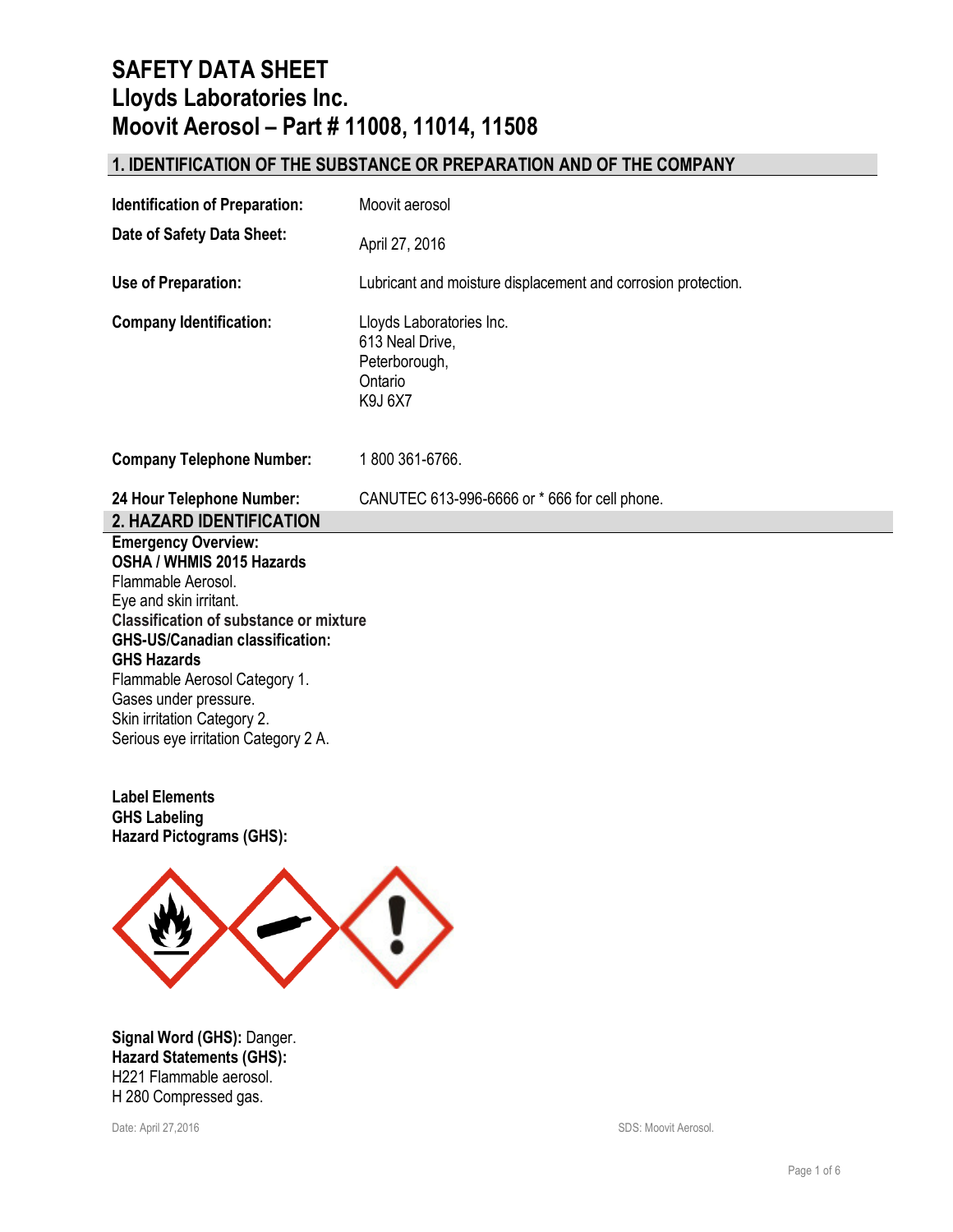### **Precautionary Statements (GHS):**

P102 Keep out of reach of children. P210 Keep away from heat, hot surfaces and direct sunlight. P211 Do not spray on an open flame or other ignition source. P252 Do not pierce or burn, even after use. P261+P271 Avoid breathing mist/vapours/spray use in a well ventilated area. P280 Wear protective gloves/protective clothing/eye protection/face protection. P264 Wash thoroughly after handling. P273 Avoid release to the environment.

#### **Response (GHS):**

P370 + P378 In case of fire: Use water spray, alcohol-resistant foam, dry chemical or carbon dioxide for extinction. P301 + P310 IF SWALLOWED: Immediately call a POISON CENTER or doctor/physician.

P331 Do NOT induce vomiting.

P302+P352 IF ON SKIN: Wash with plenty of water.

P305+P351+P338 IF IN EYES: Rinse cautiously with water for several minutes. Remove contact lenses, if present and easy to do. Continue rinsing.

P304+P340+P312 IF INHALLED: Remove person to fresh air and keep comfortable for breathing. Call a poison centre/doctor if you feel unwell.

P391 Collect Spillage.

### **3. COMPOSITION / INFORMATION ON INGREDIENTS**

### **Chemical Description:** Chemical

| Ingredient                                               | CAS#       | $%$ by<br>Wt | <b>Classification</b>           |
|----------------------------------------------------------|------------|--------------|---------------------------------|
| Propane                                                  | 74-98-6    | $3 - 15$     | Flammable Gas Category 2 - H221 |
| Distillates (petroleum) hydrotreated<br>heavy naphthanic | 64742-52-5 | 80-90        | Not GHS classified.             |

| <b>4. FIRST AID MEASURES</b> |                                                                                                                                                                                     |
|------------------------------|-------------------------------------------------------------------------------------------------------------------------------------------------------------------------------------|
| Inhalation:                  | Remove to fresh air. If symptoms persist consult physician.                                                                                                                         |
| Eye Contact:                 | Remove contacts. Flush with water for at least 20 minutes, occasionally lifting the<br>upper and lower eyelids. Get medical attention immediately.                                  |
| <b>Skin Contact:</b>         | Thoroughly wash exposed skin with soap and water. Remove any contaminated<br>clothing and wash before reuse.                                                                        |
| Ingestion:                   | Wash out mouth with water. Drink plenty of water. Do not induce vomiting unless<br>directed by medical personnel. Never give anything to an unconscious person. Get<br>medical aid. |
| <b>Notes to Physician:</b>   | Treatment based on judgment of attending physician.                                                                                                                                 |

### **5. FIRE FIGHTING MEASURES**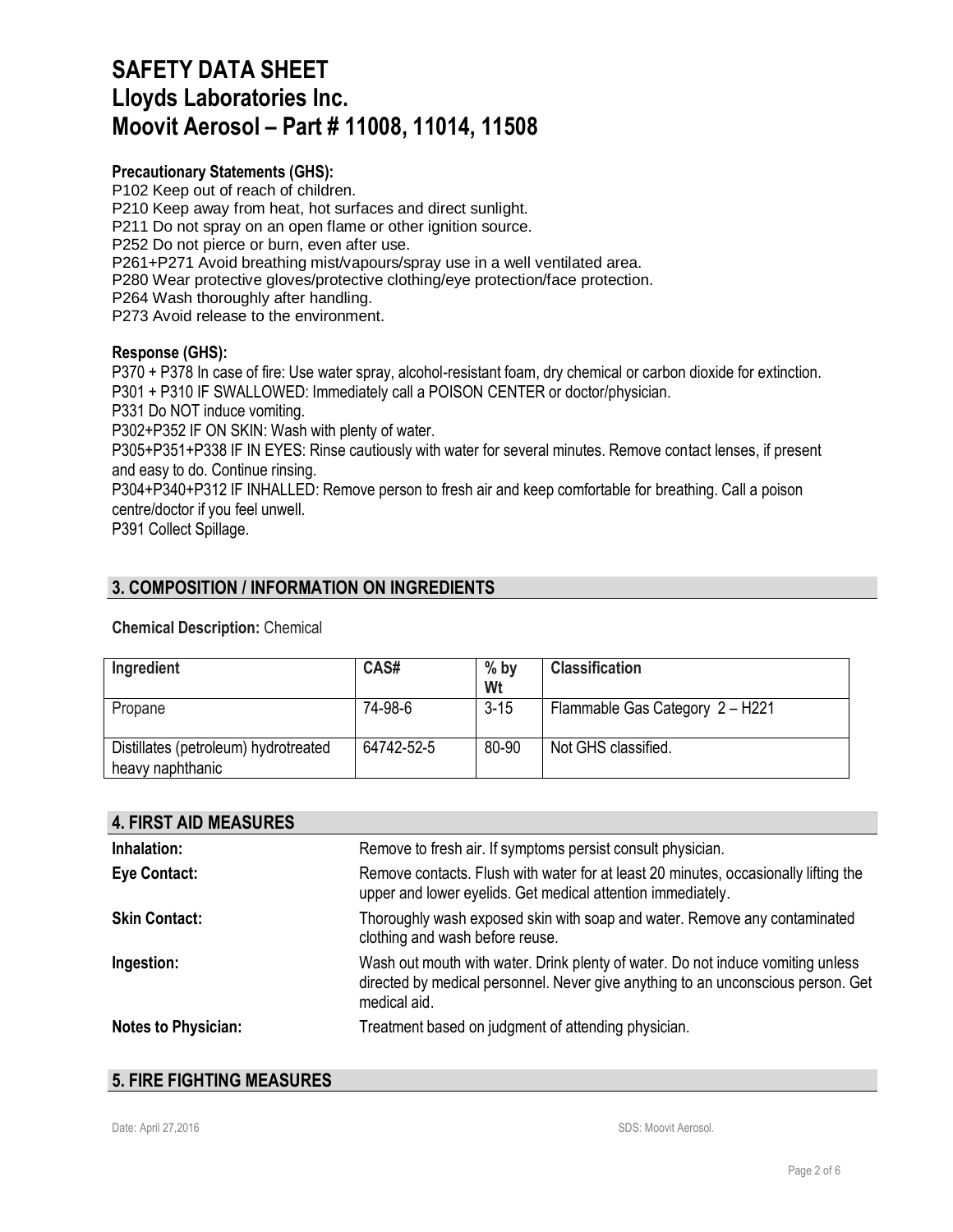| Suitable extinguishing media:                    | Water spray or fog, foam, dry chemical, CO2.                                                                                                                                                                                                                                                                                                          |
|--------------------------------------------------|-------------------------------------------------------------------------------------------------------------------------------------------------------------------------------------------------------------------------------------------------------------------------------------------------------------------------------------------------------|
| Unsuitable extinguishing media:                  | None known.                                                                                                                                                                                                                                                                                                                                           |
| <b>Special exposure hazards:</b>                 | Fire or excessive heat may produce hazardous decomposition products.                                                                                                                                                                                                                                                                                  |
| Special safety equipment:<br>Fire and explosion: | Self-contained positive pressure breathing apparatus and protective clothing.<br>Flammable aerosol. Under fire conditions closed containers may rupture or<br>explode. Bursting aerosol containers may be propelled from fire at high speed.<br>Vapours may travel long distances along the ground before igniting/flashing back<br>vapour to source. |
| <b>Further information:</b>                      | Keep containers and surroundings cool with water spray.                                                                                                                                                                                                                                                                                               |

### **6. ACCIDENTAL RELEASE MEASURES**

**Personal Precautions, Protective Equipment and Emergency Procedures**

**General Measures:** Do not get in eyes, on skin, or on clothing. Do not breathe mist.

### **For Non-Emergency Personnel**

**Protective Equipment:** Use appropriate personal protection equipment (PPE).

**Emergency Procedures:** Evacuate unnecessary personnel.

#### **For Emergency Personnel**

**Protective Equipment:** Equip cleanup crew with proper protection.

**Emergency Procedures:** Ventilate area.

### **Environmental Precautions**

Prevent entry to sewers and public waters.

### **Methods and Material for Containment and Cleaning Up**

**For Containment:** Contain any spills with dikes to prevent migration and entry into sewers or streams.

**Methods for Cleaning Up:** Clear up spills immediately and dispose of waste safely.

**Reference to Other Sections:** See Heading 8. Exposure controls and personal protection.

## **7. HANDLING AND STORAGE**

### **Precautions for safe handling:**

Ensure good ventilation/exhaustion at the workplace.

Prevent formation of mist. Do not pierce or burn, even after use. Keep away from heat, hot surfaces, sparks, open flames and other ignition sources. No smoking.

**Information about fire - and explosion protection:**

Keep respiratory protective device available.

No special measures required.

**Conditions for safe storage, including any incompatibilities**

#### **Storage:**

### **Requirements to be met by storerooms and receptacles:**

Store in a cool location.

**Information about storage in one common storage facility:**

Store away from foodstuffs.

**Further information about storage conditions:**

Store in cool, dry conditions in well sealed receptacles.

Store receptacle in a well ventilated area.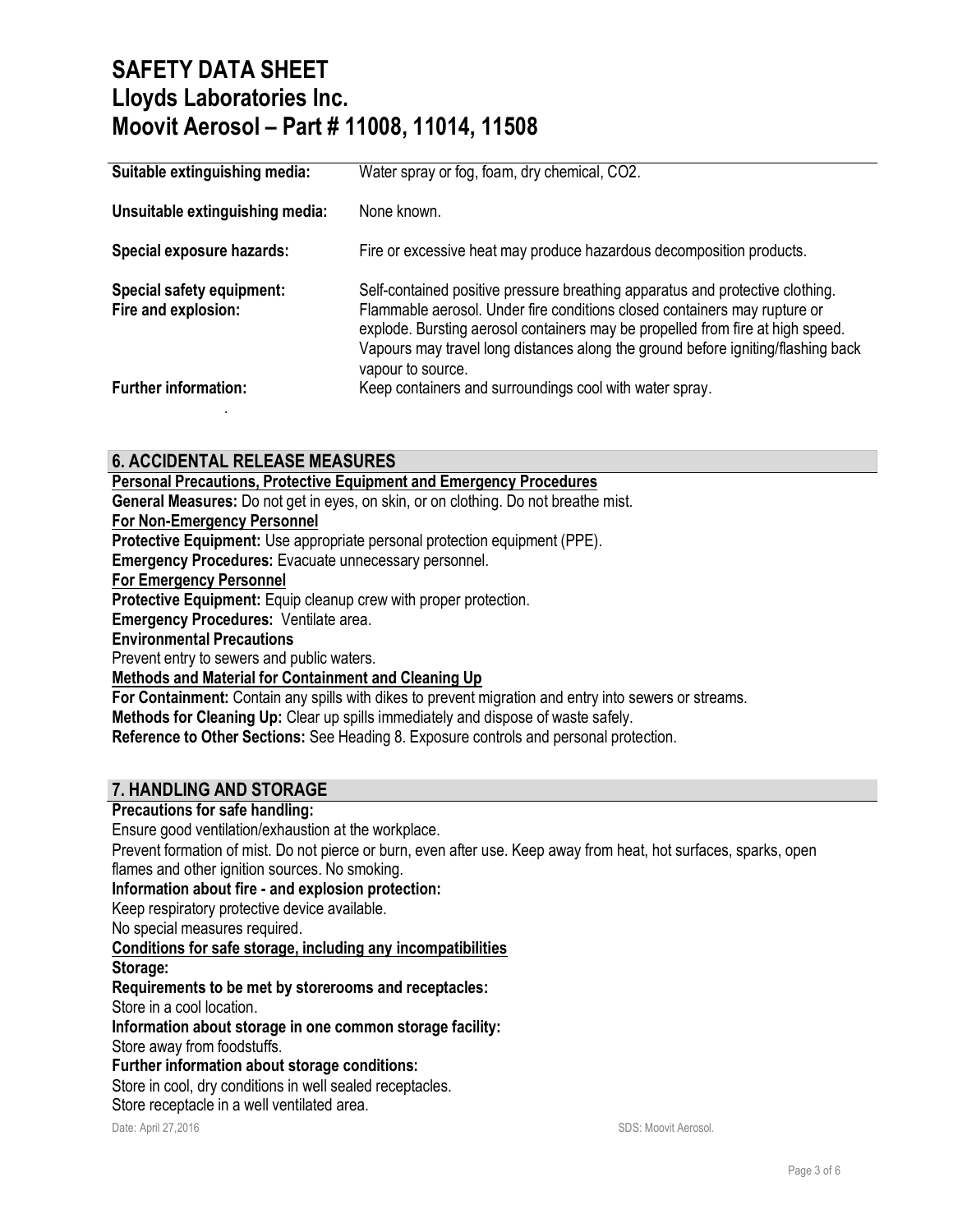Keep container tightly sealed. **Specific end use(s):** No further relevant information available.

# **8. EXPOSURE CONTROLS / PERSONAL PROTECTION**

| <b>Respiratory protection:</b> | Use local exhaust or dilution ventilation.                                                                      |
|--------------------------------|-----------------------------------------------------------------------------------------------------------------|
| Hand protection:               | Chemical resistant gloves.                                                                                      |
| Eye protection:                | Safety goggles.                                                                                                 |
| <b>Skin protection:</b>        | Use body-covering clothing.                                                                                     |
| <b>Working hygiene:</b>        | Take usual precautions when handling. Workers should wash hands before<br>eating, drinking or smoking.          |
| <b>Exposure Guidelines:</b>    | Propane<br>74-98-6 TWA: 1000 ppm TWA: 1000 ppm TWA: 1800 mg/m3 IDLH: 2100 ppm<br>TWA: 1000 ppm TWA: 1800 mg/m3. |

Oil mist TWA 5 mg/m3 8 hours TLV 5mg/m3 8 hours

# **9. PHYSICAL AND CHEMICAL PROPERTIES**

| <b>Molecular Weight:</b>                                                                          | No data available.                                                                   | <b>Evaporation Rate (BuAc=1):</b>                                                                            | No data available.                                                         |
|---------------------------------------------------------------------------------------------------|--------------------------------------------------------------------------------------|--------------------------------------------------------------------------------------------------------------|----------------------------------------------------------------------------|
| Appearance:<br>Odour:                                                                             | Aerosol clear grey liquid.<br>Fuel like.                                             | <b>Vapour Density (Air=1):</b><br><b>Specific Gravity:</b>                                                   | No data available.<br>No data available.                                   |
| <b>Odour Threshold:</b>                                                                           | No data available.                                                                   | <b>Solubility in Water:</b>                                                                                  | Not Soluble                                                                |
| PH:<br><b>Melting Point:</b><br><b>Boiling Point/Range:</b><br><b>Flash Point:</b>                | No data available.<br>No data available.<br>No data available.<br>No data available. | Log Pow (calculated):<br><b>Autoignition Temperature:</b><br><b>Decomposition Temperature:</b><br>Viscosity: | No data available.<br>No data available.<br>No data available.<br>22 c St. |
| <b>Flammable Limits in Air:</b><br><b>Lower Explosion limit:</b><br><b>Upper Explosion limit:</b> | No data available.<br>No data available.                                             | <b>Percent Volatile by Volume:</b>                                                                           | No data available.                                                         |

# **10. STABILITY AND REACTIVITY**

**Materials to avoid Calcularies** Oxidizing agents. **Hazardous polymerization Will not occur.** 

**Reactivity Reactivity** Stable at normal ambient temperature and pressure. **Chemical stability** No decomposition if stored and applied as directed. **Conditions to avoid** Keep away from heat and sources of ignition. **Hazardous decomposition products** Hazardous gases and vapors produced in fire are oxides of carbon.

# **11. TOXICOLOGICAL INFORMATION**

Date: April 27,2016 **Subset April 27,2016** SDS: Moovit Aerosol. **Information on toxicological effects**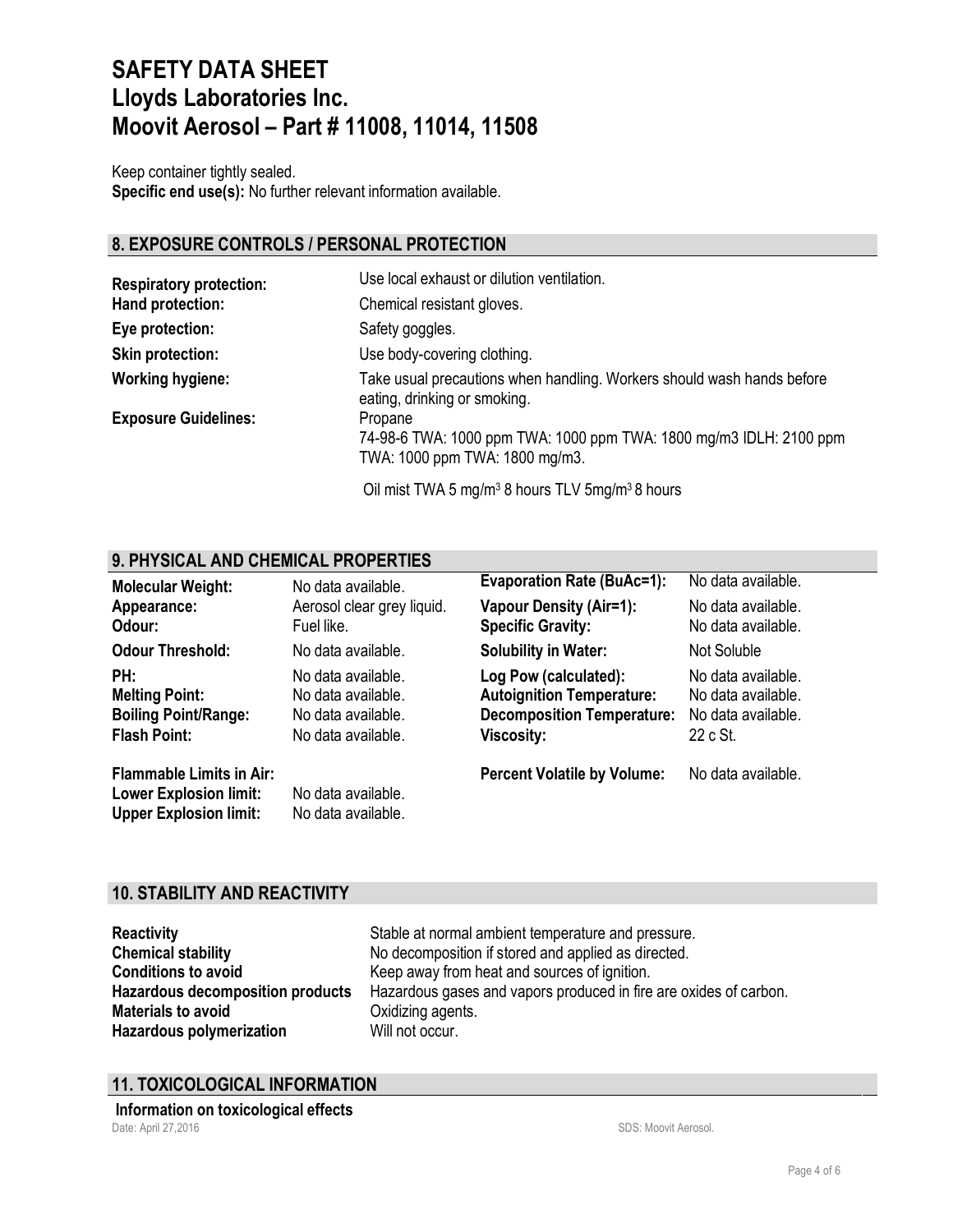**Acute toxicity: LD/LC50 values relevant for classification Routes of Entry** Inhalation, ingestion, eye or skin contact. Calculated basis. LD50 oral rat >5000 mg/kg; LC50 dermal rabbit >2000 mg/kg. **Carcinogenicity: Chemical Name CAS Number IARC NTP OSHA** No ingredient listed. **Chronic Effects: Mutagenicity:** No evidence of a mutagenic effect. **Teratogenicity:** No evidence of a teratogenic effect (birth defect). **Sensitization:** No data available for mixture. **Reproductive:** No evidence of negative reproductive effects. **Target Organ Effects: Acute:** No information available. **Chronic:** None known.

## **12. ECOLOGICAL INFORMATION**

| Toxicity:                              | Not classified.                                                               |
|----------------------------------------|-------------------------------------------------------------------------------|
| <b>Persistence and Degradability:</b>  | Not available.                                                                |
| <b>Bioaccumulative Potential:</b>      | Not available.                                                                |
| <b>Mobility in Soil:</b>               | Not available.                                                                |
| <b>Other Adverse Effects:</b>          |                                                                               |
| <b>Other Information:</b>              | Avoid release to the environment.                                             |
| <b>Aquatic Toxicity:</b>               | Not toxic to aquatic organisms (fish, daphnia, algae) up to water solubility. |
| Toxicity to algae, fish invertebrates: | No data available.                                                            |
| <b>Biodegradation:</b>                 | No data available.                                                            |

### **13. DISPOSAL**

**Waste Disposal Recommendations:** Dispose of waste material in accordance with all local, regional, national, and international regulations.

**Ecology – Waste Materials:** Avoid release to the environment.

**Empty Containers:** Empty containers retain product residue (liquid and /or vapour) and can be dangerous. **Do not pressurize, cut, weld, braze, solder, drill, grind or expose such containers to heat, flame, sparks, static electricity, or other sources of ignition; they may explode and cause injury or death.**.